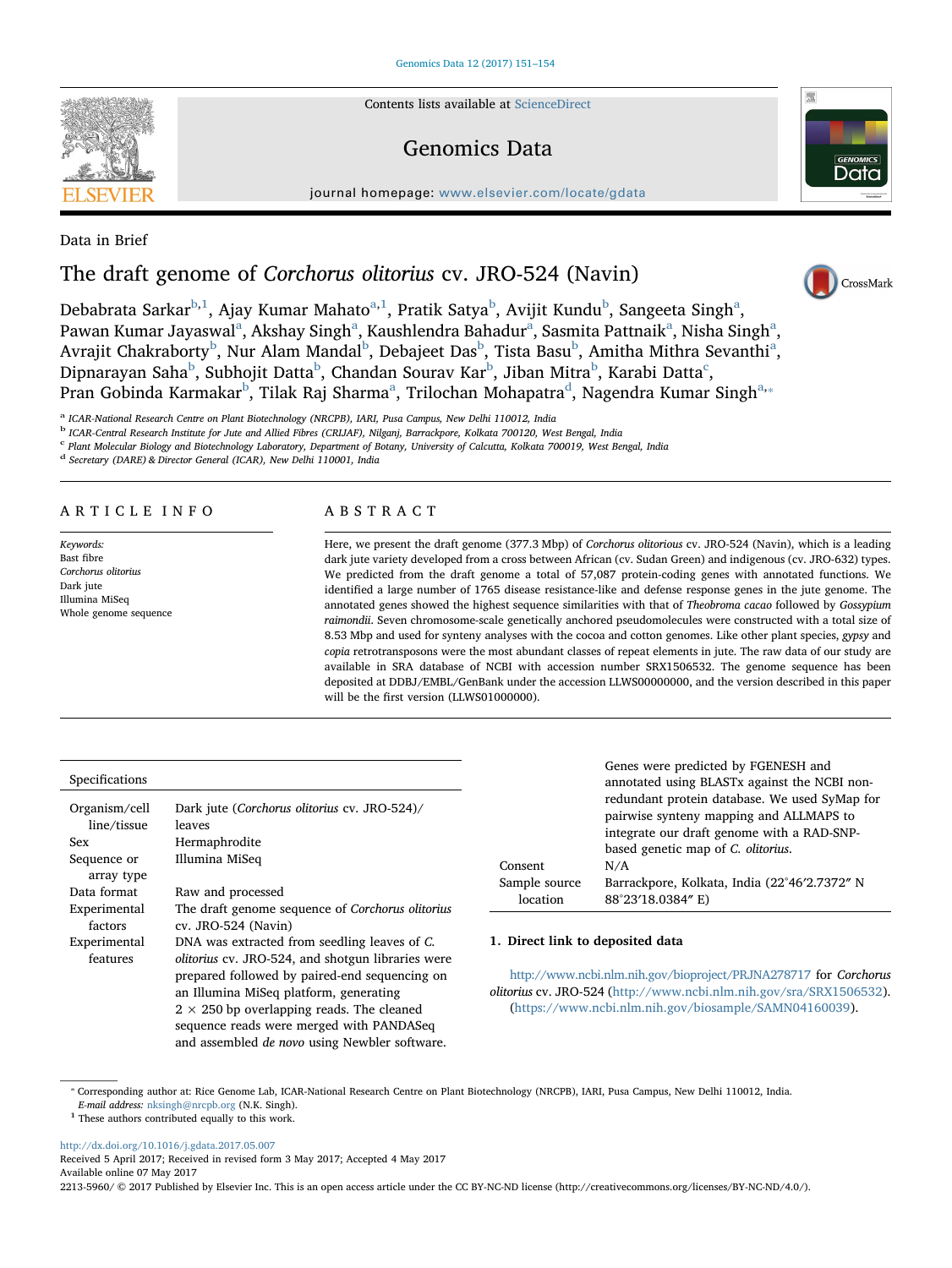#### 2. Introduction

Corchorus olitorius L. (2n =  $2 \times$  = 14; Malvaceae s. l.), commonly known as dark jute or jute mallow, is an important ligno-cellulosic bast fibre crop, with > 80% acreage of jute growing areas of the world. Grown in tropical lowland areas, it produces one of the strongest vegetable fibres and is only next to cotton in terms of production [\[1\]](#page-3-0). Though it is ideally suited for transplanted paddy-based crop rotation and makes softer and stronger fibre than its other cultivated counterpart C. capsularis (white jute), there are several biological constraints that limit its diversified uses in textile industry [\[2\]](#page-3-1). Besides yield enhancement, there is an urgent need to develop dark jute varieties with quality fibre in terms of fibre fineness and tensile strength including low-lignin content using genomics-assisted breeding approaches. Recently, the draft genome sequence of C. olitorius cv. O-4 has been released by Bangladesh [\[3\]](#page-3-2). However, the variety sequenced by Bangladesh is a pure line selection from a local landrace [\[4\].](#page-3-3) Since C. olitorius originated in Africa [\[5\]](#page-3-4) and reached India together with many African crops in prehistory  $[6]$ , it is of potential interest to decode one of its genomes that represents an admixture of both African and Indian gene pools. In this study, we sequenced a leading Indian variety JRO-524 (Navin), which was developed from a cross between African (cv. Sudan Green from Sudan) and indigenous (cv. JRO-632; a local selection) types. Our results provide new insights into the C. olitorius genome, and its availability would not only facilitate jute research and development, but also foster the application of translational genomics in jute improvement.

#### 3. Experimental design, material and methods

#### 3.1. Plant material and DNA isolation

Seeds of C. olitorius cv. JRO-524 were germinated in petri dishes and leaves were collected from 10-day-old seedlings. Twenty leaves collected from ten seedlings were pooled and used for DNA extraction using the GenElute™ Plant Genomic DNA Miniprep Kit (Sigma-Aldrich Co., St. Louis, USA).

#### 3.2. Genome sequencing, de-novo assembly and annotation

DNA was fragmented using the Covaris AFA™ system (Covaris, Inc., Woburn, USA) with a median fragment size of 544 bp, and shotgun libraries were prepared using the Illumina TruSeq DNA PCR-Free Sample Preparation Kit (Illumina, San Diego, USA). Paired-end sequencing was performed on two flow cells of an Illumina MiSeq  $(2 \times 250$  bp) platform. The sequence reads were quality-checked using FASTQC [\(http://www.bioinformatics.babraham.ac.uk/projects/fastqc/](http://www.bioinformatics.babraham.ac.uk/projects/fastqc) ). Following adapter trimming, the poor-quality bases were removed using Trimmomatic v0.36 [\[7\]](#page-3-6). The genome size was evaluated using the K-mer Analysis Toolkit (KAT) [\[8\].](#page-3-7) High-quality reads were merged using PANDASeq v2.7 [\[9\],](#page-3-8) and then assembled de novo using Newbler v. 2.6 with default parameters (Roeche Inc. Germany). We used the FGENESH gene prediction pipeline from the software package Molquest v4.5 [\(http://www.softberry.com](http://www.softberry.com)) for the in silico prediction of genes. The predicted genes were annotated using BLASTX ( $E < 10^{-6}$ ) search against the NCBI non-redundant (nr) protein database.

#### 3.3. Synteny mapping and pseudomolecule construction

SyMap v3.4 [\[10\]](#page-3-9) was used for pairwise synteny mapping with cocoa (Theobroma cacao) and diploid cotton (Gossypium raimondii) that showed the highest sequence similarities with our assembled C. olitorius genome during the BLAST similarity search. For the construction of seven chromosome-scale pseudomolecules, we used ALLMAPS [\[11\]](#page-3-10) to integrate the genome assembly with a RAD-SNP-based genetic map of C. olitorius [\[12\].](#page-3-11)

#### 3.4. Identification of disease resistance-like and defense response genes

The disease resistance-like (R-like) and defense response (DR) genes were manually categorized using different keywords/phrases that represent R-like and DR genes into five main classes as follows: (i) NBS-LRR (matching with NBS-LRR, but not with LZ-NBS-LRR and LRR, CC-NBS-LRR, Pib, Pita, Rp 1-d8, Lr10, Mla 1 and rust resistance), (ii) LZ-NBS-LRR (matching with LZ-NBS-LRR, but not with NBS-LRR, CC-NBS-LRR, LRR and RPM1), (iii) LRR-TM (matching with Xa21, serine/ threonine kinases and Cf2/Cf5 resistance), (iv) LRR (matching with disease resistance, viral resistance, Yr10, LRR, but not with NBS-LRR, CC-NBS-LRR, LZ-NBS-LRR), and (v) defense response genes (matching with glucanases, chitinases and thaumatin like genes) [\[13\].](#page-3-12) We mapped these R-like and DR genes to an integrated RAD-SNP-based genetic map of jute [\[12\]](#page-3-11).

#### 3.5. Repeat elements and SSR identification

All assembled contigs were screened for the presence of simple sequence repeats (SSRs) using MISA ([http://pgrc.ipk-gatersleben.de/](http://pgrc.ipk-gatersleben.de/misa) [misa/\)](http://pgrc.ipk-gatersleben.de/misa). The assembled contigs were analyzed to identify repeat sequences using RepeatModeler and RepeatMasker with Repbase library v22.01 [\[14\].](#page-3-13)

## 4. Data description

Illumina MiSeq sequencing generated 52,507,986 overlapping  $2 \times 250$  bp paired-end raw reads ( $\sim$  15.65 Gbp sequence) that were processed to yield 24,996,514 merged high-quality reads with an average read length of 450 bp ( $\sim$  12.9 Gbp) and a 31.32  $\times$  coverage of the K-mer based estimated 415 Mbp genome of C. olitorius cv. JRO-524. The longer merged reads from Illumina MiSeq platform facilitated economical de-novo assembly of jute genome into 52,373 contigs (377.3 Mbp) covering 90.8% of the estimated genome size. The mean contig size was 7206 bp, while the N50 size was 16,573 bp ([Table 1](#page-1-0)). The raw sequence data are available in NCBI SRA database with accession number SRX1506532, and the assembled genome sequence has been deposited at DDBJ/EMBL/GenBank with the accession number LLWS00000000 vide BioProject PRJNA278717 and BioSample SAMN04160039. We predicted 76,881 gene models, with an average and the largest gene size of 1.3 kbp and 37 kbp, respectively. In total 59,531 (77.4%) of the predicted genes were annotated using BLASTx, while 17,350 genes (22.6%) remained non-annotated and were thus unique to C. olitorius cv. JRO-524 genome. Of these, 57,087 were protein-coding genes with annotated functions. The predicted genes showed the highest sequence similarity with that of T. cacao (37.45%), followed by G. raimondii (9.68%). Using a restriction site-associated DNA (RAD)-SNP linkage map, we have shown earlier that C. olitorius has the maximum syntenic relationship with cocoa followed by diploid cotton [\[12\]](#page-3-11). Recently, Islam et al. [\[3\]](#page-3-2) have also reported the same

<span id="page-1-0"></span>Table 1

Summary statistics of de novo-assembled draft genome of C. olitorius cv. JRO-524.

| Index                          | <b>Statistics</b> |
|--------------------------------|-------------------|
| Raw reads                      | 52,507,986        |
| High-quality merged reads      | 24,996,514        |
| Number of assembled contigs    | 52,373            |
| Size of assembled contigs (bp) | 377,376,943       |
| Longest contig (bp)            | 177,749           |
| Shortest contig (bp)           | 500               |
| Number of contigs $> 1$ kb     | 41,086            |
| Number of contigs $> 10$ kb    | 11,958            |
| Number of contigs $> 100$ kb   | 38                |
| Mean contig size (bp)          | 7206              |
| Contig N50 (bp)                | 16,573            |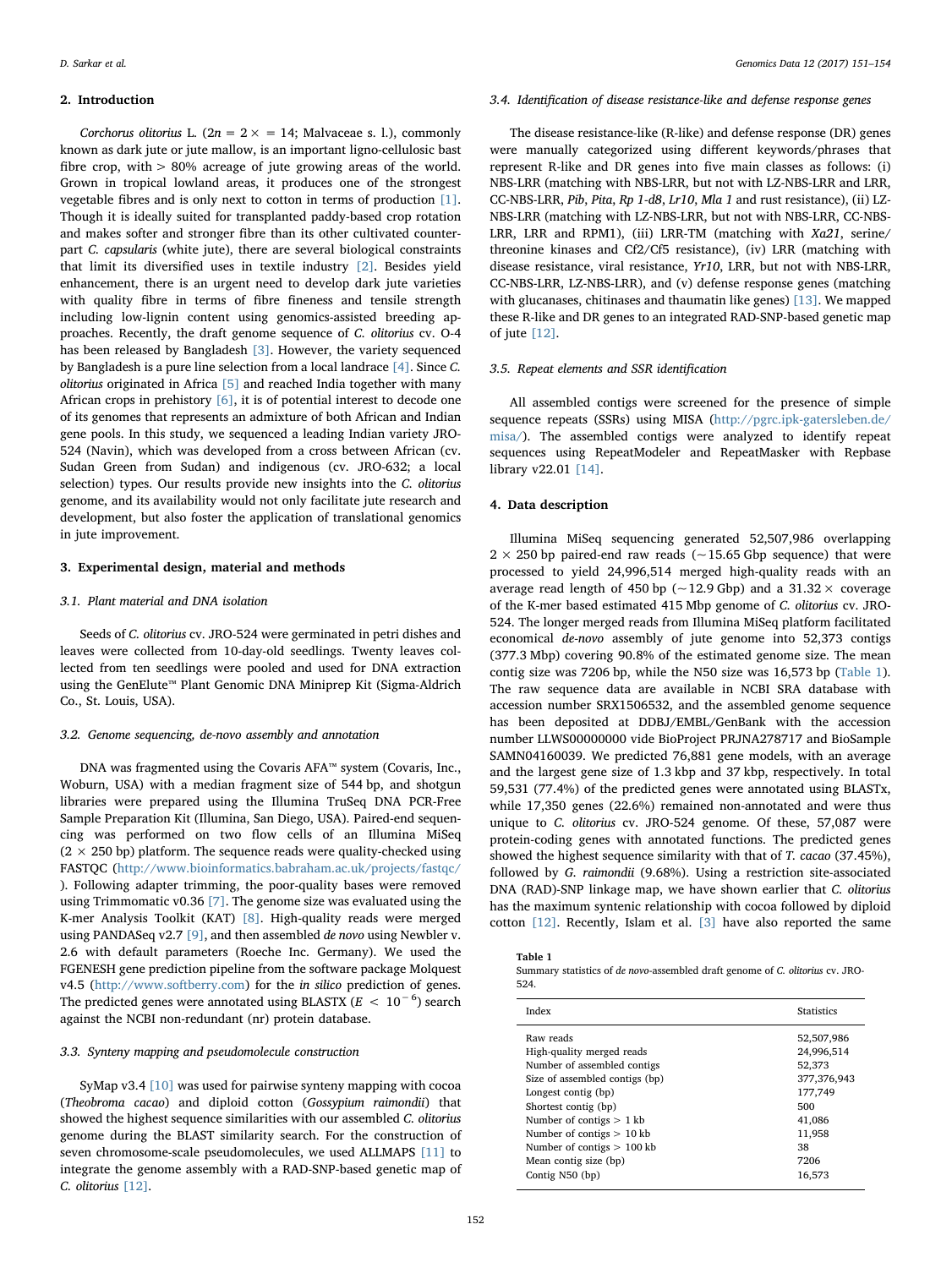#### <span id="page-2-0"></span>Table 2

Summary of seven chromosome-scale pseudomolecules of C. olitorius cv. JRO-524. The assembled genome was integrated with a RAD-SNP-based genetic map of C. olitorius [\[12\]](#page-3-11) and anchored contigs were joined together with 50 Ns to generate the chromosome-scale pseudomolecules.

| Chromosome | No. of RAD-<br>SNP markers<br>in genetic map | No. of mapped<br>RAD-SNP<br>markers in<br>genome | No. of<br>anchored<br>contigs | Size of<br>anchored<br>contigs (bp) |
|------------|----------------------------------------------|--------------------------------------------------|-------------------------------|-------------------------------------|
| Chr1       | 139                                          | 139                                              | 76                            | 2,336,828                           |
| Chr2       | 119                                          | 119                                              | 65                            | 1,979,308                           |
| Chr3       | 114                                          | 114                                              | 69                            | 2,035,515                           |
| Chr4       | 48                                           | 47                                               | 38                            | 742.950                             |
| Chr5       | 32                                           | 32                                               | 17                            | 582,942                             |
| Chr6       | 29                                           | 29                                               | 6                             | 400,300                             |
| Chr7       | 22                                           | 21                                               | 17                            | 441,461                             |
| Total      | 503                                          | 501                                              | 288                           | 8.519.304                           |
|            |                                              |                                                  |                               |                                     |

pattern of syntenic relationship for C. olitorius. In the present study, 501 (99.6%) of the published RAD-SNP markers were mapped to 288 contigs (8.53 Mbp) of the draft genome ([Table 2\)](#page-2-0).

Further, we annotated 1765 genes with disease resistance (R-like) and defense response (DR) functions. Of the total R-like and DR genes, 831 (47.1%) belong to LRR-TM, 440 (25%) to NBS-LRR, 352 (19.9%) to LRR and 44 (2.49%) to LZ-NBS-LRR categories. Further, we identified 87 (4.9%) DR genes and categorized them into three sub-categories of chitinases (40 genes), glucanases (28 genes) and thaumatin-like proteins (19 genes).

In the genome of C. olitorius cv. JRO-524, 51.9% of the repeat elements were masked, which was much higher than that reported for its closest related published genome of T. cacao (25.7%) [\[15\],](#page-3-14) but less than that its second-closest related species of G. raimondii (57.0%) [\[16\]](#page-3-15). Expectedly, our assembled jute genome was characterized by much higher proportion of retro-transposons (45.7%) than DNA transposons (5.5%). The most dominant classes of transposable elements (TEs) were identified as gypsy (34.3%) and copia (5.7%) that belongs to the LTR superfamily. Earlier, Begum et al. [\[17\]](#page-3-16) have also predicted high number of LTR retro-transposons in jute. Further, we identified a total of 185,698 genomic SSRs, with mononucleotide repeats being the most abundant class (76.0%), followed by di- (16.0%), tri- (5.7%), tetra- (0.8%), penta- (0.2%) and hexa-nucleotide (0.2%) repeats.

<span id="page-2-1"></span>Using genetically anchored contigs seven chromosome-scale pseu-

domolecules were constructed with a mean size of 1,219,051 bp and N50 of 2,038,915 bp [\(Table 2](#page-2-0)). Chromosome1 was the longest, while chromosome 6 was the shortest pseudomolecule. Comparative analysis of seven genetically anchored jute chromosomes with 10 chromosomes of T. cacao [\[15\]](#page-3-14) revealed significant syntenic relationship between the two species, however, collinearity was not conserved ([Fig. 1](#page-2-1)). Jute chromosomes 1, 4 and 7 showed synteny with cocoa chromosomes 9, 5 and 2, respectively, whereas chromosome 2 shared synteny with cocoa chromosomes 3 and 10 and chromosome 3 with cocoa chromosomes 4 and 2. However, jute chromosomes 5 and 6 shared synteny with a single cocoa chromosome 1. Similarly, comparative analysis of jute and diploid cotton species G. raimondii [\[16\]](#page-3-15) revealed synteny of jute chromosomes 6 and 7 with cotton chromosomes 4 and 13, respectively ([Fig. 1\)](#page-2-1), with chromosomes 1, 2 and 3 showing matches with multiple chromosomes of cotton, viz., (1, 4, 9 and 10), (3, 4, 8 and11) and (5, 6, 7 and 12), respectively. Thus comparative analysis with a small fraction (8.53 Mbp) of genetically anchored jute genome revealed chromosomal level synteny of jute with both cocoa and cotton genomes.

#### 5. Conclusions

To our knowledge, the work presented here is the first whole genome sequence for a C. olitorius genotype derived from an African jute. C. olitorius cv. Sudan Green, one of the parents of cv. JRO-524, was primarily used to transfer premature flowering resistance (in early sowing) to indigenous types [\[18\].](#page-3-17) Thus an in-depth comparison of the present sequence with the recently published draft genome [\[3\],](#page-3-2) would provide new insights that could help understand the mechanisms underlying premature flowering vis-à-vis photoperiodic control of bast fibre development in jute. This would allow breeding of high-yielding varieties with durable premature flowering resistance, which has been recently observed to be breaking down when dark jute crops are sown early under long-day conditions, possibly due to climate change.

#### Conflict of interest

The authors declare that they have no conflict of interests.

#### Acknowledgments

We thank ICAR-NPTC (Indian Council of Agricultural Research-Network Project on Transgenics in Crops) for financial support (sub-



Fig. 1. Genomic syntenic relationships of C. olitorius ( $2n = 2x = 14$ ) with T. cacao ( $2n = 2x = 20$ ) and G. raimondii ( $2n = 2x = 26$ ).